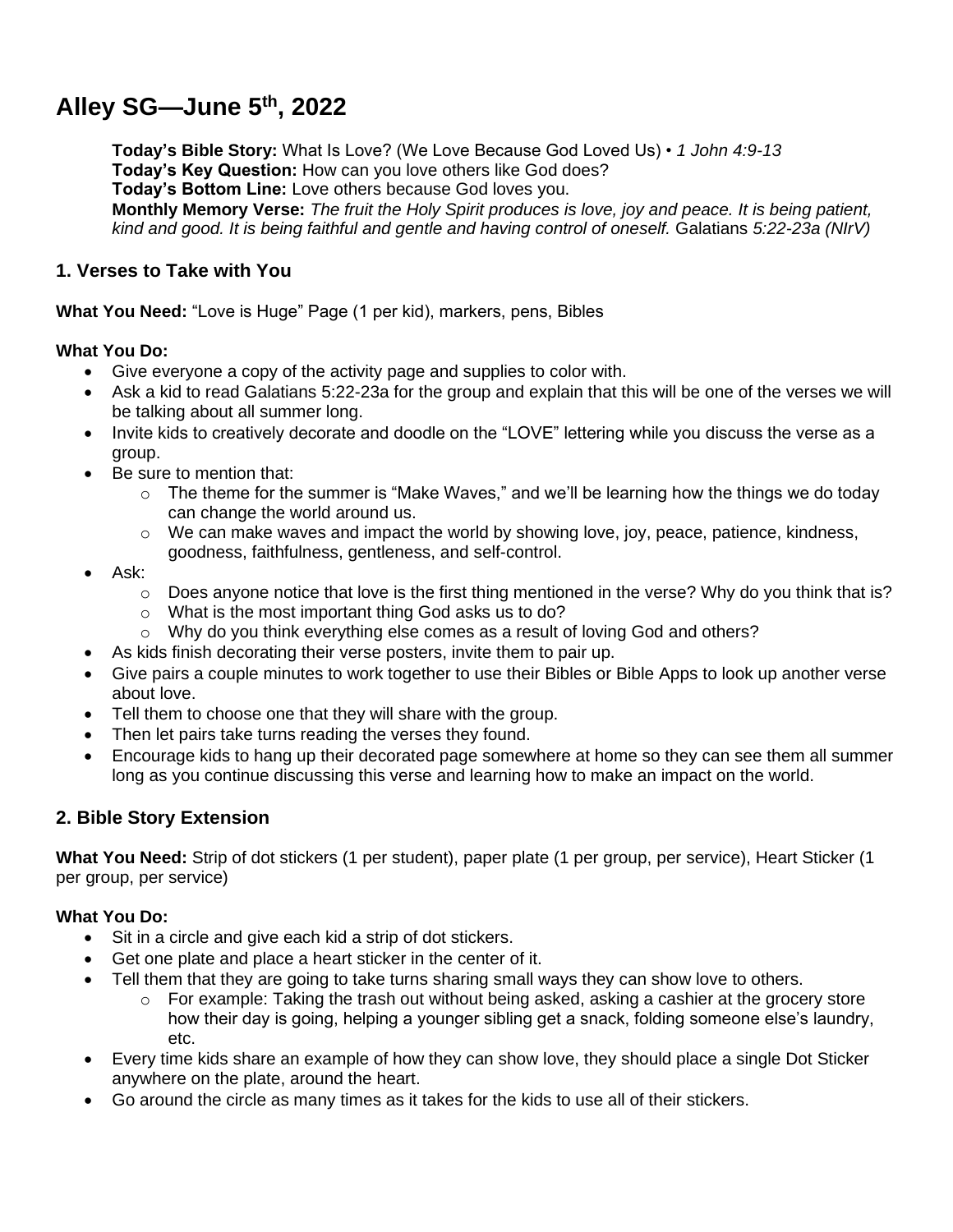- Explain how the Dot Stickers represent all the little things we can do to show love.
- But just like there are all different kinds of Dot Stickers on the plate, the love we choose to show to others can be very different, and personal to us, making the world around us a better and more beautiful place!
- And when we begin to care about how we're changing the world around us for the better, it makes a lasting impact.

#### **3. Discussion Questions**

- Is it difficult to love others? If so, why?
- What are some things that show you God loves you?
- What motivates you to love others?
- What are some ways you can love others like God does?
- How can God's love make a lasting impact on the world?

# **4. Fun Activity**

#### **What You Need:** No supplies needed

#### **What You Do:**

- Sit in a circle.
- Ask each kid to place both hands on the floor in front of them.
- Instruct kids to each cross their left hand under the arm of the kid sitting to their left, so that no one ends up with their own hands next to each other.
- Choose one kid to start the game. They will slap the floor once with either hand.
- The person who "owns" the hand just left of the hand that slapped the floor will then slap the floor with that hand.
- Play continues around the circle in a clockwise motion, with hands slapping the floor once each time.
- Explain that on during each person's turn, they may choose to slap the floor twice, rather than once.
- If someone slaps the floor twice, the motion of the circle immediately reverses direction, and the hand slapping continues in a counterclockwise motion.
- Encourage kids to go around the circle quickly.
- If someone makes a mistake and messes up the pattern (or hesitates too long before slapping the floor), that hand is removed from the circle (player puts their hand behind their back).
- Once a person makes two mistakes, they are completely out of the game.
- Play until there is one person remaining.
- *Note: For a visual of how this game works, watch this video* <https://bit.ly/3GQvykw> *or search for "hand slap circle game" for other examples.*

#### **What You Say:**

"That was pretty fun to watch! It was like a constant wave going around and around. And all it took was that first hand slap in order to cause a continuous ripple effect of motion around the circle. This reminds me about how God's love for us since the very beginning of time is STILL making an ongoing impact on the world."

# **5. Make it Personal with Prayer**

#### **What You Need:** index cards (1 per student), pens

# **What You Do:**

- Give everyone an index card and something to write with.
- Ask kids to think of five people in their lives, and list their names on the index card, leaving space beside each name.